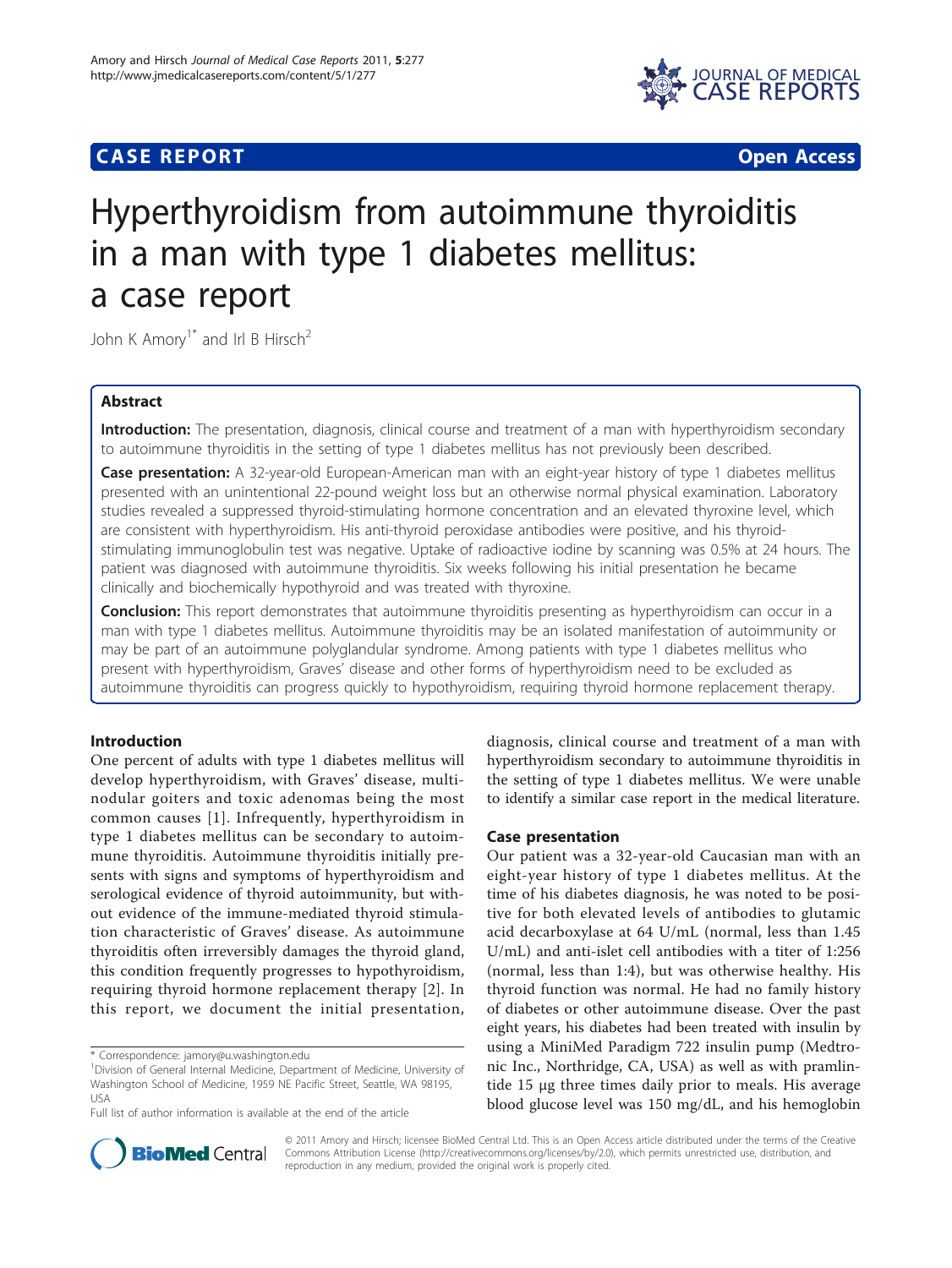A1c (HbA1c) was 7.5%. He had no evidence of retinopathy, neuropathy or nephropathy.

He presented for medical care with a complaint of unintended weight loss of 22 pounds, from 203 pounds (body mass index (BMI) 26.1) to 181 pounds (BMI 23.2), over a period of three months. His weight loss was not associated with abdominal pain, diarrhea, steatorrhea or a change in diet or exercise. He denied palpitations, heat intolerance, neck soreness or other symptoms referable to his thyroid. His physical examination revealed a well-developed, well-nourished man in no apparent distress. He had a normal blood pressure level of 130/80 mmHg, and his pulse was within the normal range at 72 beats/minute. There was no lid lag or proptosis. His thyroid gland was not enlarged and was non-tender. There was no cervical lymphadenopathy or appendicular tremor. The remainder of his physical examination was within normal limits.

His laboratory assessment revealed normal blood counts, electrolytes and liver and kidney function. His serum thyroid-stimulating hormone (TSH) level was suppressed at 0.033 mIU/L (normal range, 0.4 to 5.0 mIU/L), and his free thyroxine level was elevated at 33 pmol/L (normal range, 7.7 to 15.4 pmol/L). An anti-thyroid peroxidase antibody was elevated at 13.2SD (normal, < 2.0SD), and the results of a thyroid-stimulating immunoglobulin (TSI) assay were undetectable. His serum thyroglobulin was normal, arguing against thyroid hormone self-administration (thyrotoxicosis factitia) [[3\]](#page-3-0). A radioactive iodine update scan was performed to exclude the possibility of TSI-negative Graves' disease. The uptake of radioactive iodine at four hours was 1.3% (normal, 4% to 20%) and 0.5% at 24 hours (normal, 10% to 30%), consistent with thyroiditis. Notably, his HbA1c improved to 6.9% without any change in his insulin regimen.

The patient was diagnosed with autoimmune thyroiditis and instructed to watch carefully for signs or symptoms of hypothyroidism. Six weeks after his diagnosis he developed fatigue, cold intolerance and had regained all of the weight he had lost earlier. His TSH level was elevated to11 mIU/L, and his free thyroxine concentration was below the lower limit of the normal range at 5.4 pmol/L. Therefore, given the combination of his biochemistry and symptomatic hypothyroidism, the decision was made to initiate thyroid hormone replacement therapy at a dose of 1.5  $\mu$ g/kg (137  $\mu$ g daily for a 91 kg individual), which normalized his serum TSH and free thyroxine values and alleviated his symptoms of hypothyroidism (Figure [1](#page-2-0)). The patient has remained euthyroid on a stable dose of thyroxine for over 12 months without recurrence of his hyperthyroid symptoms. His glycemic control has returned to baseline values.

#### **Discussion**

This case nicely illustrates the dynamic nature of thyroiditis with an initial hyperthyroid phase due to the release of pre-formed thyroid hormone from the injured thyroid gland followed by a hypothyroid phase due to glandular dysfunction. In addition to the usual symptoms of hyperthyroidism, our patient experienced a transient improvement in his glycemic control, as evidenced by a reduction in his HgA1C level early in his illness. In this patient, the diagnosis of autoimmune thyroiditis was made on the basis of the presence of anti-thyroid peroxidase antibodies and the absence of evidence of another etiology for hyperthyroidism, such as Graves' disease, multi-nodular goiter or toxic adenoma. As expected, six weeks after he presented and was diagnosed with hyperthyroidism, his serum thyroxine concentration fell below the normal range and he began to manifest symptoms of hypothyroidism, necessitating thyroid hormone replacement therapy.

The evaluation of a patient who presents with hyperthyroidism frequently includes a radioiodine uptake scan as well as testing for anti-thyroid antibodies, specifically thyroid-stimulating receptor antibodies and anti-thyroid peroxidase antibodies, to make the differential diagnosis between Graves' disease, multi-nodular goiter, toxic adenoma and thyroiditis. Distinguishing these conditions is desirable, as the treatment of these entities differs. Graves' disease, goiters and adenomas are treated with thionamide medications (such as methimazole or propylthiouracil), radioactive iodine or surgical resection. In contrast, thyroiditis can be managed prospectively, as many patients with this disease return to normal over time or develop hypothyroidism, as was the case in our patient. An alternative approach to treating a patient such as the one described in this report could have been the empirical use of a thionamide medication, without the use of scanning or testing for antithyroid antibodies, as therapy for a presumptive diagnosis of Graves' disease. This approach would save some money in terms of diagnostic testing but could lead to unnecessary medication-induced side effects or greater hypothyroidism six to eight weeks later at follow-up. To our knowledge, a formal risk-benefit analysis comparing these diagnostic approaches has not been published in the medical literature. With either approach, the correct diagnosis of thyroiditis in our patient would have been made when he re-presented at follow-up with symptoms of weight gain, hypothyroidism and an elevated TSH level. Therefore, the risk of initial misdiagnosis based on the conservative testing strategy is not great, unless the patient were to receive radioactive iodine or were to experience an unnecessary side effect of methimazole treatment.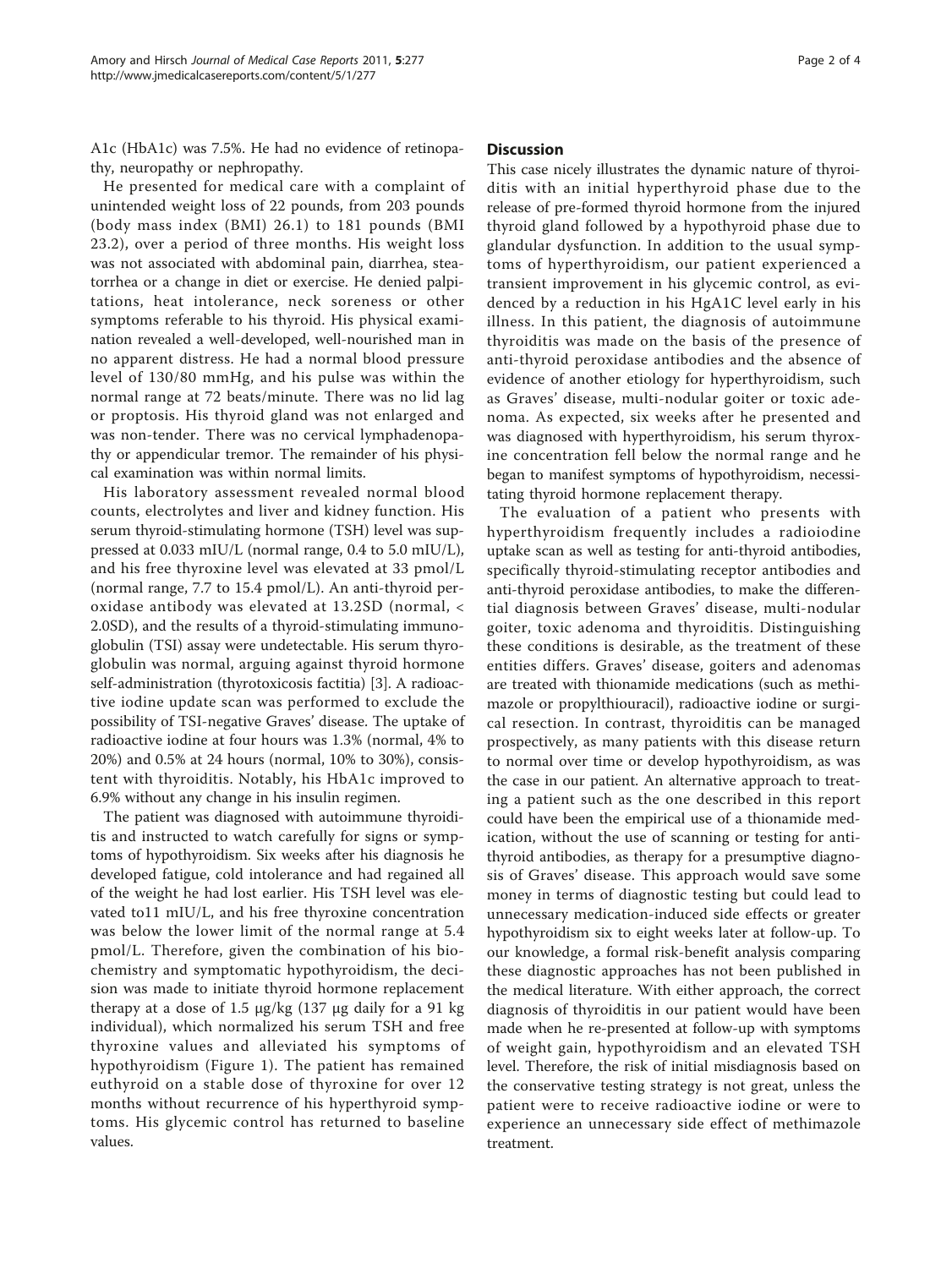<span id="page-2-0"></span>

Evidence of thyroid autoimmunity is common in individuals with type 1 diabetes mellitus, with up to 27% of young adults with type 1 diabetes mellitus having detectable titers of anti-thyroid peroxidase antibodies [[4\]](#page-3-0). Many of these individuals eventually manifest clinical thyroid disease, which is almost always hypothyroidism. It is uncommon for these patients to present with symptomatic signs and symptoms of hyperthyroidism, which may be mild enough to be asymptomatic or could be missed by clinicians. Symptomatic thyroid disease is more common in women but can occasionally occur in men, as demonstrated by our present case. Furthermore, clinically evident thyroid disease is more common in children with antibodies to glutamic acid decarboxylase [[5\]](#page-3-0), suggesting a common immune pathophysiology between the development of type 1 diabetes mellitus and autoimmune thyroid disease. Indeed, some individuals may develop other manifestations of autoimmunity, such as adrenal dysfunction, celiac disease or pernicious anemia, due to an underlying autoimmune polyglandular syndrome [[6](#page-3-0)]. To exclude the possibility of an autoimmune polygladular syndrome, our patient underwent testing for pernicious anemia and celiac disease, but no evidence of either condition was found. The most common form of autoimmune polyglandular syndrome is associated with specific haplotypes of class II human leukocyte antigen alleles, but this test is not commonly performed in a clinical setting. It is possible that the co-occurrence of autoimmune thyroiditis and type 1 diabetes mellitus in our patient was coincidental; however, the elevated risk of other types of autoimmune diabetes in individuals with type 1 diabetes mellitus suggests that a causal link between these conditions is more likely than not.

The effect of hyperthyroidism on diabetes is complex [[7\]](#page-3-0). Hyperthyroidism stimulates increased metabolism in many tissues, leading to an increased demand for glucose [[8\]](#page-3-0). This in turn triggers stimulation of gluconeogenesis and lipolysis, leading to weight loss. Overall, the increased uptake of glucose from the circulation, coupled with reductions in weight, can result in improvements in markers of glycemic control such as